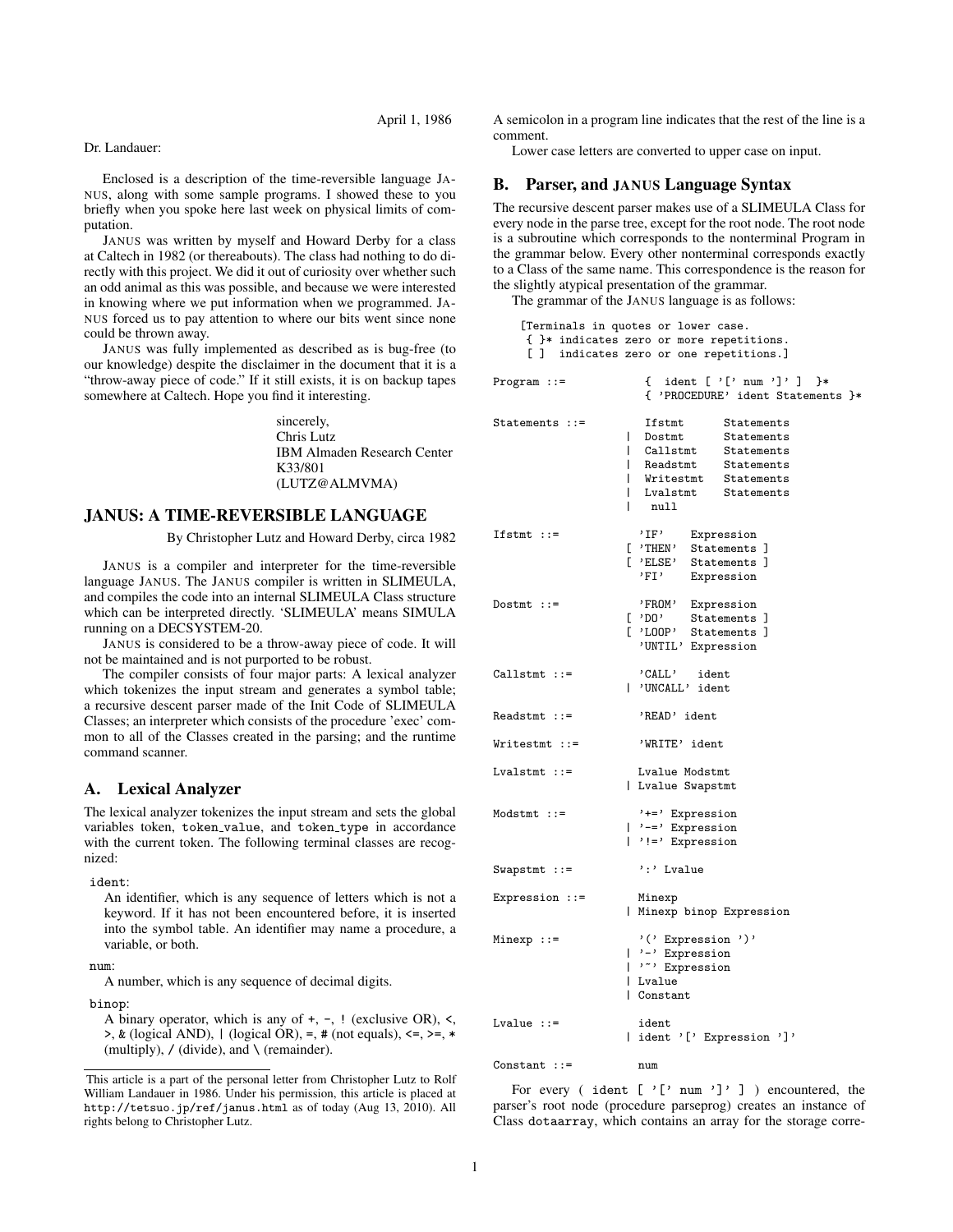sponding to the variable ident. The array is of size num, and defaults to size 1 when num is not included. A pointer to this class is placed in the variable column of the symbol table entry for ident.

For every ( 'PROCEDURE' ident Statements ) encountered, the root node creates an instance of Class Statements, which parses Statements. A pointer to this class is placed in the procedure column of the symbol table entry for ident.

# C. Semantics

## C.1 Variables

Every variable is contained in an array of integers. All arrays are named by an ident and must be declared in the  $($  ident  $[$   $']$ num ']' ] ) section of the program. The size of the array is num unless  $[\cdot]$  num  $[\cdot]$  is omitted, in which case the size defaults to 1. Array indices go from zero to arraysize*−*1. All variables are global. In the second part of the program, a reference to ident without a subscript is equivalent to ident[0]. All variables are initialized to zero.

### C.2 Expressions

Expressions are evaluated with signed integer arithmetic. The result of the operators =,  $*, <, >, \le$ , and  $>=$  is either 0 (for FALSE) or  $-1$ (for TRUE). All operators have the same precedence. Expressions are evaluated from left to right, except for parenthetization. The unary operators  $-$  (negation) and  $\tilde{ }$  (logical NOT) bind tightly.

## C.3 Modification Operators and the Swap Operator

The modification operators  $(+=,-=,$  and  $!=)$  and the swap operator (:) are the only means for changing the value of variables.

The modification operators evaluate the expression on the right, and modify the variable on the left according to the operator.  $+=$  adds the expression into the variable.  $==$  subtracts it out.  $!=$ exclusive-or's it in. The expression may not contain the ident of the variable on the left, since that event could potentially specify a singular operation.

The swap operator swaps the values of the variables on its left and right. The ident's of the variables may appear in the expression in the subscript of neither variable, since that event could potentially specify a singular operation.

### C.4 Control Structures

Ifstmt is the analog of the conventional IF statement. On entry, the Expression after 'IF' is evaluated. If it is true (non-zero) then the Statements following 'THEN' is executed, if there is a 'THEN' clause. Otherwise the Statements after 'ELSE' is executed, if there is an 'ELSE' clause. The expression after 'FI' is then evaluated an verified to have the same truth as that after the 'IF'. If this is not the case, an error condition has resulted, and the program halts, returning control to the command interpreter.

Dostmt is the analog of the conventional DO statement. On entry, the Expression after 'FROM' is evaluated, and verified to be true (non-zero). If this is not the case, an error condition has resulted. The Statements after 'DO' is then executed, followed by evaluating the Expression after 'UNTIL'. If the expression is true, the 'DO' structure is exited. If it is false, the Statements after 'LOOP' is executed. The Expression after 'FROM' is then reevaluated, and verified to be false (equal to zero) on penalty of an error conditions. The Statements after 'DO' is executed again, and control loops in this manner until the 'UNTIL' expression is found to be true.

# C.5 Error Conditions and Time-Reversibility

When an attempt is made to perform an operation that is singular (destroys information and so cannot be reversed) an "error condition" results. An error condition could be resolved by reversing the direction of execution of the program at the point of the attempted singular operation, but since error conditions are considered abnormal and do not normally happen in "working" programs, the run-time system responds by simply halting execution of the program. This allows examination of the state at the time of the error condition.

Subscripts out of range are considered an error condition.

### C.6 Procedures

All executable statements are contained in exactly one procedure, which is named by the ident following 'PROCEDURE'. A procedure can be executed in the foreward direction by the 'CALL' ident statement, or in reverse by the 'UNCALL' ident statement. Note that the direction of execution is toggled each time 'UNCALL' is used. For example, a procedure which is 'UNCALL'ed from a procedure which is itself 'UNCALL'ed from the top level is executed from top to bottom.

Procedures are infinitely recursive, and foreward references are allowed.

# C.7 Read and Write

The 'READ' statement can be considered a swap between a variable and the outside world. It prints the current value of the variable, and replaces it with the num typed by the user to the run-time system. If it is to be time-reversible, when executed backwards, the user must retype its previous value when it was executed forwards.

The 'WRITE' statement simply types the value of the variable.

### C.8 Run Time System

The JANUS run time system is provided to allow the user to initialize and inspect variables, call or uncall procedures, and otherwise control the interpretation of his code. When JANUS is run, it will respond with the query "file?", asking for the name of the file to be parsed. After parsing, JANUS will prompt with ">". Commands may be typed to JANUS in either upper or lower case. The commands accepted by JANUS are:

#### var[index]

Prints out the value of var [index]

var

Prints out all elements of array var

var=n

Sets var[0] to n.

var[index]=n

Sets var[index] to n.

### CALL name

Calls procedure name.

```
UNCALL name
```
Uncalls procedure name.

#### SYMBOLS

Types table of all symbols and their attributes.

## TRACE

Turns on the trace feature. Lists statements as they are executed, along with the values of any variables that are modified.

#### UNTRACE

Turns off the trace feature.

#### RESET

Resets all variables to zero.

### RESET var

Resets all elements of array var to zero.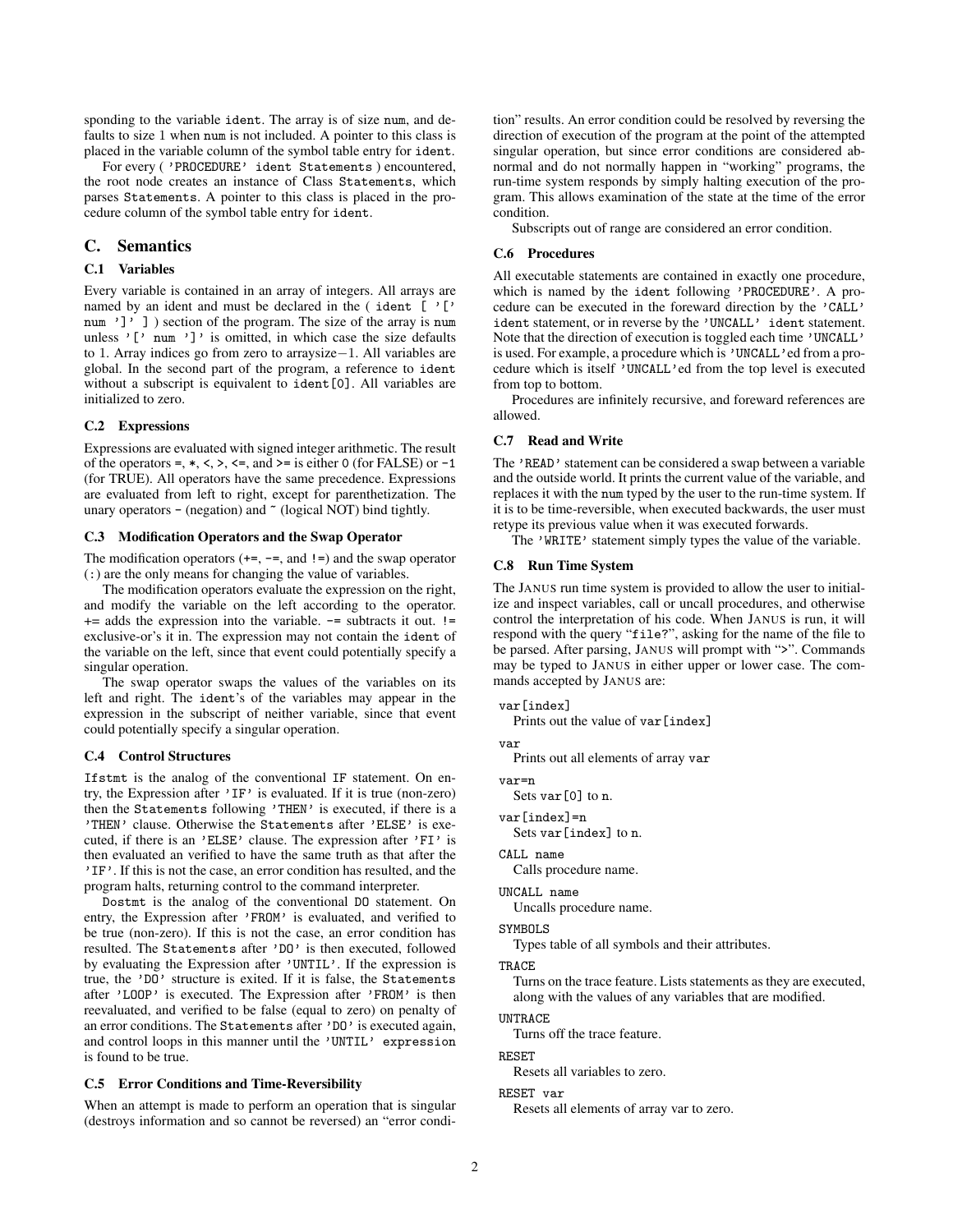```
; Factorization program in the time reversible language Janus
num ;Number to factor. Ends up zero
try ;Attempted factor. Starts and ends zero
z ;Temporary. Starts and ends zero
i ;Pointer to last factor in factor table. Starts zero
fact[20];Factor table. Starts zero. Ends with factors in ascending order
procedure factor ; factor num into table in fact[]
     from (try=0) & (num>1)
     loop call nexttry<br>from fact[i]#try
                                      ;Divide out all occurrences of this<br>; factor
          loop i += 1fact[i] += try
               z += num/tryz : num
               z -= num*tryuntil (num\try)#0
     until (try*try)>num ;Exit early if possible
     if num # 1
     then i += 1 (a) ;Put last prime away, if not done
         fact[i] : num ; and zero num
     else num -= 1
     fi fact[i] # fact[i-1]
     if (fact[i-1]*fact[i-1]) < fact[i] ;Zero try
     then from (try*try) > fact[i]
          loop uncall nexttry
         until try=0
     else try = fact[i-1]fi (fact[i-1]*fact[i-1]) < fact[i]call zeroi ;Zero i
procedure zeroi
     from fact[i+1] = 0loop i -1until i = 0procedure nexttry
    try += 2if try=4
     then try = 1fi try=3
procedure readf ;Load table of factors (to be multiplied by
    read i ; uncalling procedure factor)
     from z=0
    loop z += 1
         read fact[z]
     until i=z
     z = i ; zero zcall zeroi
```